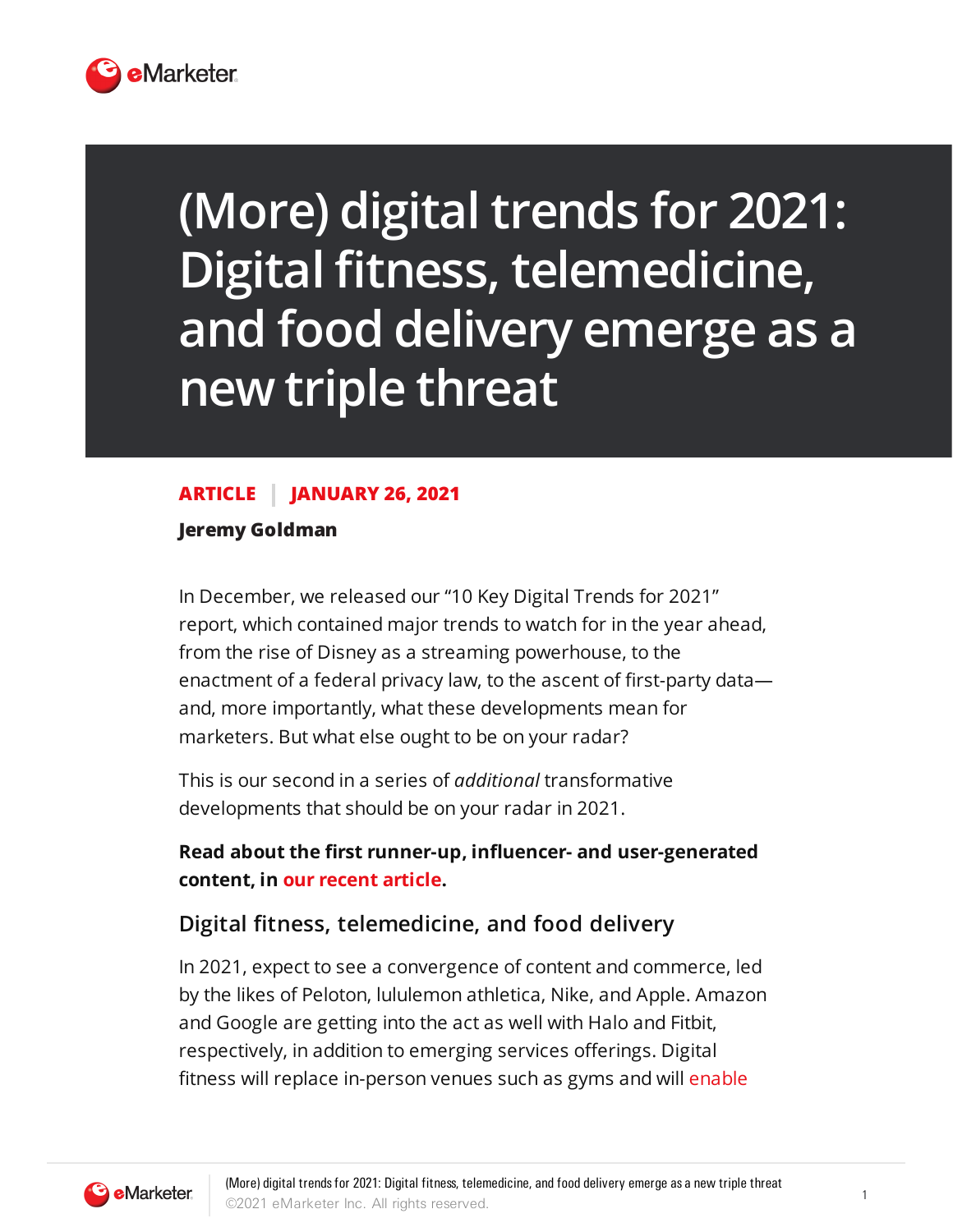new levels of personalization that were previously either unavailable or unscalable.

"Digital fitness is an emerging megatrend, and not just because of the pandemic," said Andrew Lipsman, eMarketer principal analyst at Insider Intelligence. "The combination of increasingly sophisticated wearables, personalized health tracking, and integrated digital media experiences—all led by the most aspirational consumer brands—already pointed toward a reimagined consumer fitness landscape.

"The pandemic simply accelerated these trends as consumers adapted to fitness experiences without gyms as the focal point," he said.

All of that digital fitness probably isn't hurt by the growth of food delivery apps, which are making caloric intake easier than ever for many. Sales on US digital restaurant marketplaces such as DoorDash, Grubhub, and Uber Eats more than doubled over the past year, from \$20.08 billion in 2019 to \$44.94 billion in 2020, according to our latest [estimates.](https://prolink.emarketer.com/forecasts/5fd976c18f00520d046a4908/5fd974a58f00520d046a4904)

## **Boomers to drive adoption**

This triple threat might see uptake by an unexpected cohort: baby boomers. Younger consumers may think boomers are altogether Luddites with respect to digital media, but that's not completely true. After all, boomers are the ones who pioneered the home computer as a common household item and made email a standard mode of communication. That said, they have been notably slow to adopt more recent technologies, including innovations like smart home technology that could help them age in place.

In 2021, expect much larger numbers of these consumers to finally advance beyond Web 1.0, partly due to positive experiences with telemedicine during the pandemic giving them the push they needed. Another pandemic aftereffect: Boomers were already strongly averse to ending up in nursing homes, and the high death rates at those facilities amid the pandemic has only strengthened that feeling, making it all but certain boomers will work to master the